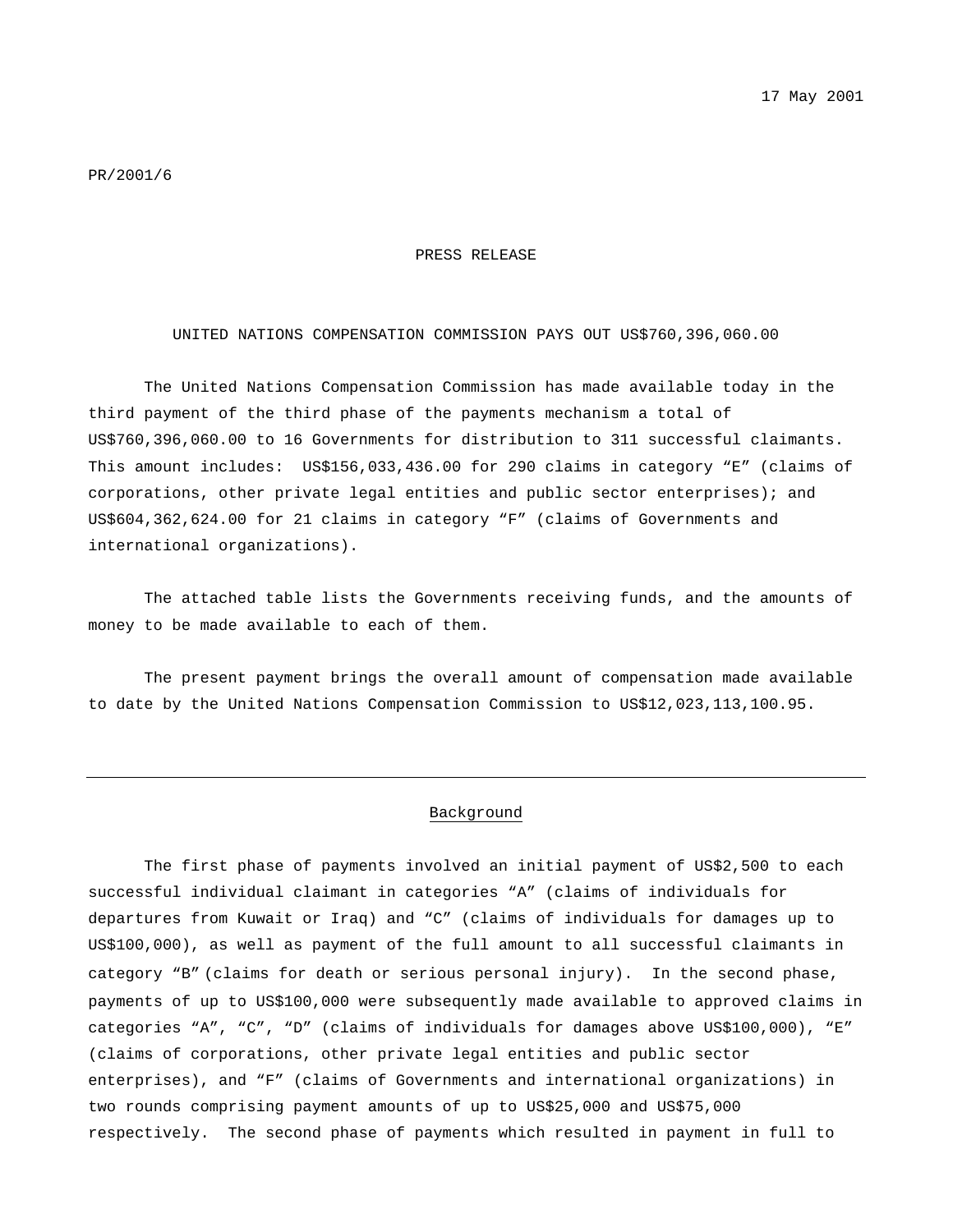successful claimants in categories "A" and "C" was concluded in September 2000. A total of US\$8,293,618,819.01 was made available to 1,502,993 claimants in all categories under the first and second phases of payments.

In the third phase of the payments mechanism, each successful claimant in categories "D", "E" and "F" shall receive an initial amount of up to US\$5 million in accordance with decision 100 of the Governing Council of UNCC. Subsequent rounds of payments of up to US\$10 million are to be made to successful claimants in these categories of claims in the order in which they have been approved. The third phase of payments commenced in October 2000. A total of US\$3,729,494,281.94 has been made available to 2,441 claimants in categories "D", "E" and "F" under the third phase.

Funds to pay the awards of compensation are drawn from the United Nations Compensation Fund which receives up to 30 per cent of the revenue generated by the export of Iraqi petroleum and petroleum products. At present, the Compensation Fund receives 25 per cent of the proceeds under the "oil-for-food" mechanism in accordance with Security Council resolution 1330 adopted on 5 December 2000.

The Governing Council monitors the distribution of payments to claimants by the relevant Governments and international organizations. Governments and international organizations are obligated to distribute funds to successful claimants within six months of receiving payment and to report on payments made to claimants no later than three months thereafter. Any funds undistributed to claimants by Governments and international organizations within twelve months of receiving payment shall be returned to the Commission promptly. Further payments to Governments and international organizations shall be suspended where they fail to report on the distribution of funds to successful claimants or fail to return undistributed funds on time.

Further information about the Commission can be found on its website located at http://www.uncc.ch

 $-2-$